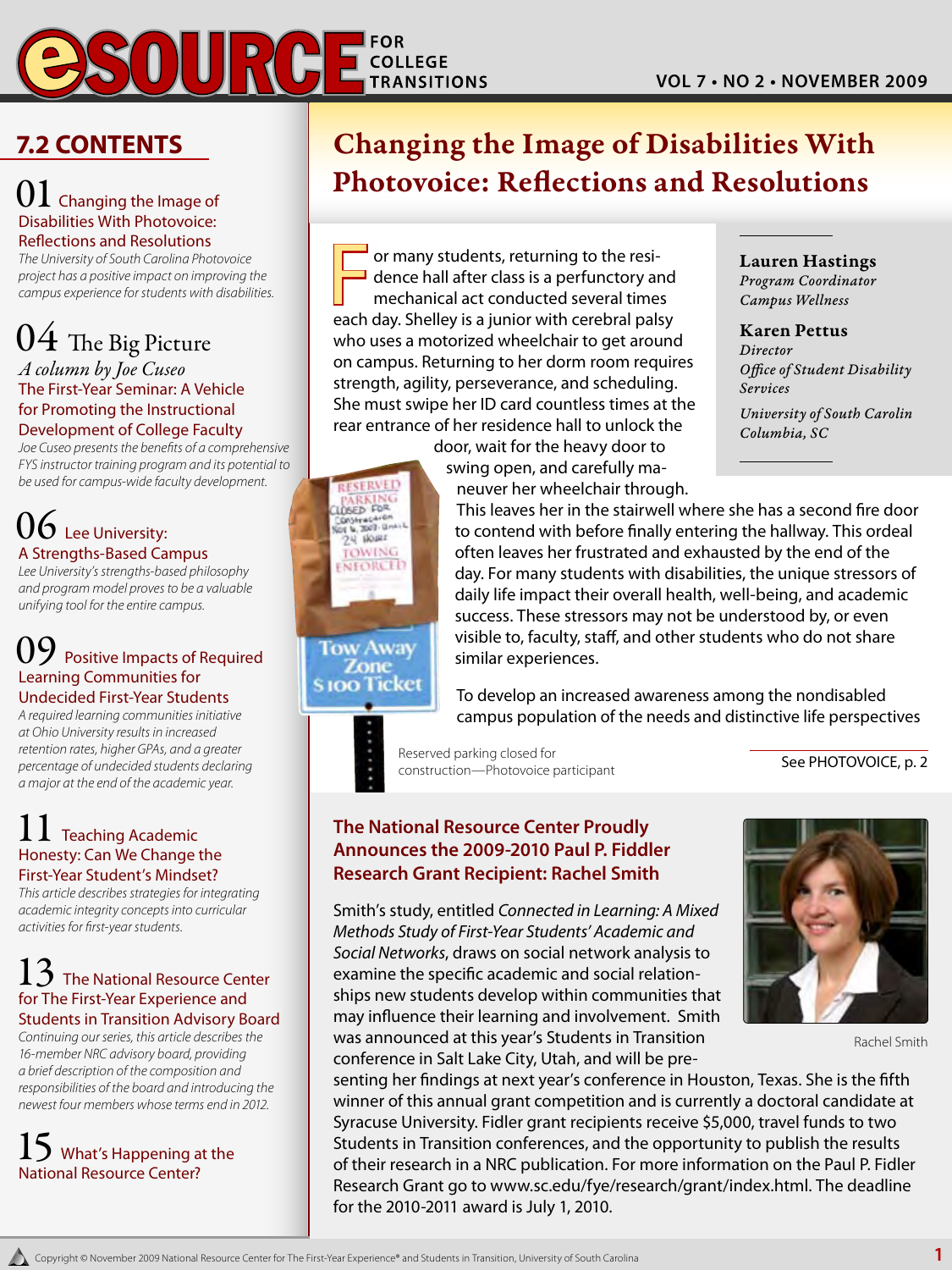### PHOTOVOICE Cont. from p. 1

of students with disabilities, the University of South Carolina Campus Wellness department and the Office of Student Disability Services conducted a Photovoice project during the 2008-2009 academic year. Developed by Caroline Wang and Mary Ann Burris, Photovoice is a participatory action research strategy that uses photographs taken by underrepresented community members to advocate for social awareness and policy change. Photovoice has three goals: (a) to allow people to capture and reveal their community's strengths and concerns, (b) to promote conversation among community members about important issues uncovered from the photographs, and (c) to connect with policy makers (Wang & Burris, 1997). Thus, this grassroots approach is a unique way to discover the real and perceived needs of minority populations that are often invisible.

This project was partially supported by grant funding through the Arts Institute at the University, which celebrates the arts and encourages collaboration across disciplines. In addition to photography, a creative writing component was added to the project. While creative writing is not a true element of Photovoice, this piece was added to help describe the context of the photograph to the viewer and to serve as another artistic medium through which students could share their experiences.

Six participants, four women and two men, representing students with mobility, learning, mental health, and visual disabilities self-selected to participate in the project. Three participants were undergraduate students, two were graduate students, and one was a recent alumnus. Participants were adamant about not turning the project into a mechanism for complaints; rather, they wanted it to be a means for improving communication and the quality of life for students with disabilities. As one student expressed, she wanted "to give back to the community, to meet new people, to socialize about issues, to make a difference in campus, and to take a stand." Project staff led bimonthly group discussions between the months of September 2008 and March 2009. A photography instructor from the art department and a graduate student from the English department periodically attended sessions to help participants enhance their photography and creative writing skills. A guidance committee consisting of faculty and staff from diverse campus departments was instrumental in facilitating the project and brainstorming potential solutions to the issues brought up by the participants.

Initially, the students brought in pictures of inaccessible parking spaces, buildings that are not user-friendly, uneven sidewalks, and bumpy brick pathways. To them, these concrete images represent the lack of understanding among the campus community of the issues faced by students with apparent disabilities. The creative writing element allowed students to express the emotions they experienced daily, and which the photographs elicited, (e.g., isolation, loneliness, depression, frustration, hope) that were difficult to capture with the camera. Further into the project, other salient themes emerged, including advocating for materials to be available in alternative formats such as Braille, enlarged print, or e-text; and allowing sign language to satisfy the foreign language requirement for graduation. In describing their pictures, students also discussed the stigma associated with the label of disability and how the disability frequently becomes the primary or only identifying characteristic of an individual's identity (e.g., "autistic person" instead of "a person with autism").

In addition to exposing concerns and talking about potential solutions, students documented strengths, achievements, and accessible accommodations on campus and in the surrounding community. Several pictures showed proud students being inducted into Delta Alpha Pi, a student organization that recognizes students with

### See PHOTOVOICE, p. 3

### **Traveling the Rough and Rugged**

### *Photovoice participant*

Life is hard, or so they say Everyone must deal with it in their own way

Some make it look easy as if they just coast While others have it much harder than most

We encounter different obstacles both you and I But the question that gets me is . . . why?

Did I somehow draw the shortest straw? Can't we somehow level the path for all?

Through awareness and action we can make things much better So we can all share in the good life together.

Out of order—Photovoice participant

**ELEVATOR IS OUT OF ORDER. BUT THE STAIRS WORK JUST FINE**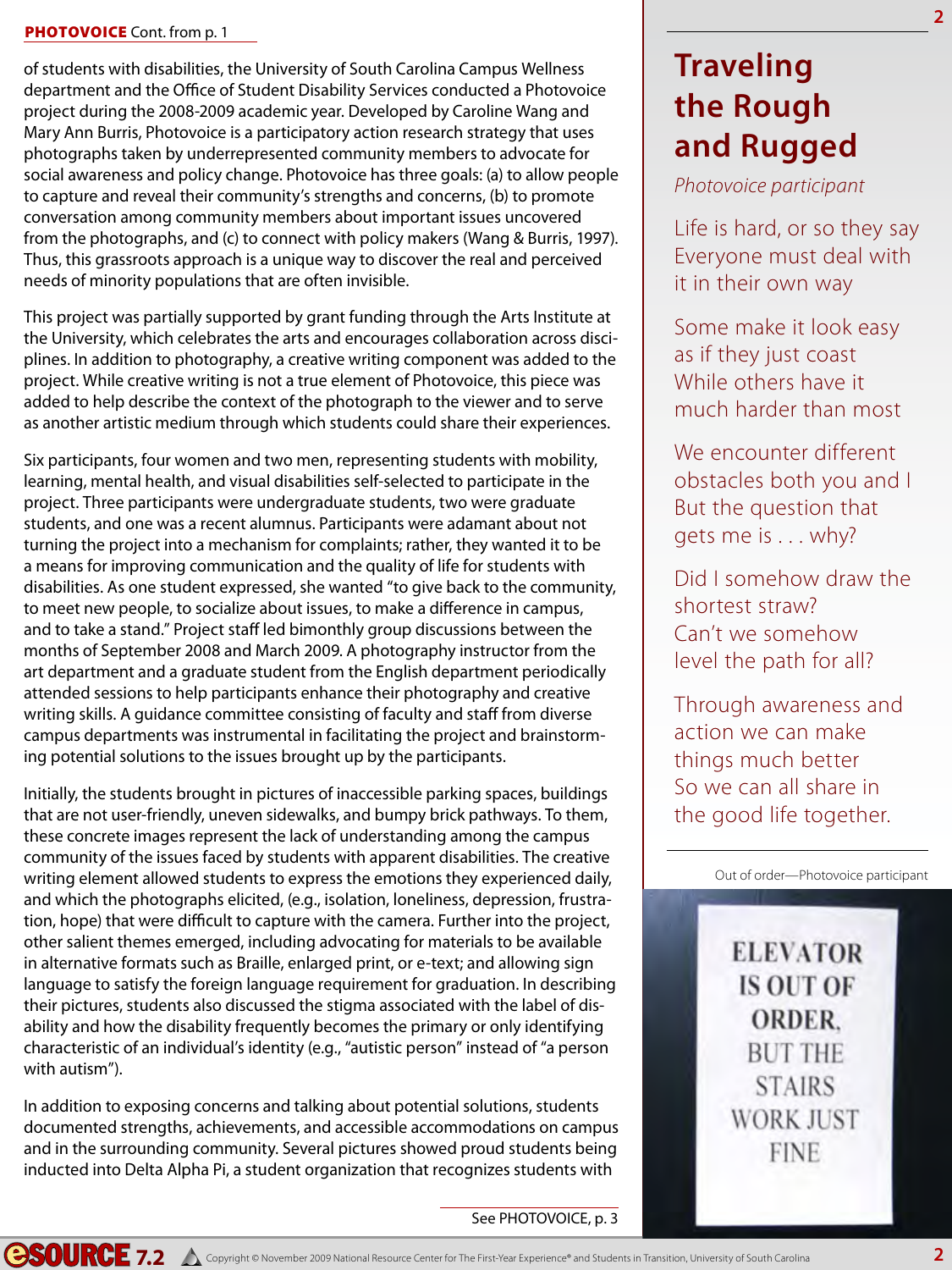#### Have a safe trip—Photovoice participant



disabilities for their academic accomplishments. Other pictures showed faculty and staff being honored with the Two Thumbs Up Award, recognizing University employees who make a difference in the education of a student with a disability. Photos of a young man in a wheelchair listening to his iPod while strength training, an accessible exhibit at a local museum, a user-friendly computer station at the campus library, and an assistive technology lab available on campus were examples of accessible accommodations that improved the student experience and made learning possible.

A formal exhibit and presentation was held on April 1, 2009 to showcase the photographs and creative writings. To make the event accessible to those who were visually or hearing impaired, the presentation included (a) print materials available in Braille and large font, (b) a sign language interpreter, (c) an audio tour of one of the photographs, and (d) assistive listening devices available on request. Immediately following the presentation, a dialogue began among Photovoice participants, the audience, and University administrators about the audience's reaction to the presentation and expectations for the future. Topics of discussion included students' experiences with accommodations in the classroom; the preferred use of person-first language; progress that is being made in response to early photographs shared with the University community; and making it a practice to regularly include students with disabilities in decisions on building projects and software accessibility.

Photovoice participants developed a list of concerns prior to the event and presented this list to the University president, who appointed a committee to coordinate the campus response. Project participants had the opportunity to meet face-to-face with University administration at a follow-up meeting to hear the committee's plans for resolution. The students also thanked the committee for what is being done to improve the Carolina experience for students with a disability.

The Photovoice project was a tremendously empowering process for the participants. Each felt a strong sense of accomplishment from seeing the impact their pictures made on the University of South Carolina community and on resulting policy changes. When asked what it was like to be a Photovoice photographer, one participant responded, "Exciting! It made me feel like I was a part of the solution." The group developed a strong camaraderie and found strength in the self-advocacy skills they developed over the year. The project also reinforced the concept that accessibility is not just the responsibility of the individual or the Office of Student Disability Services, but rather, accessibility is the responsibility of all.

#### **References**

Wang, C., & Burris, M. (1997). Photovoice: Concept, methodology, and use for participatory needs assessment. *Health Education and Behavior*, *24*, 369-387.

#### **Contact**

Lauren Hastings *hastings@mailbox.sc.edu*

Karen Pettus *Karen@mailbox.sc.edu*

#### **Related Articles in** *E-Source*

Hadley, W. M., & Raisch, C. D. (2004). Institutional commitment regarding students with learning disabilities transitioning to higher education. *2*(3), 4.

Bauer, L., & Choiniere, L. (2008). Spreading the word about disability support services. *5*(4), 10. Doherty, F. J. (2009). PictureIt: Exploring the undergraduate experience

through photography and discussions. *6*(4), 5.

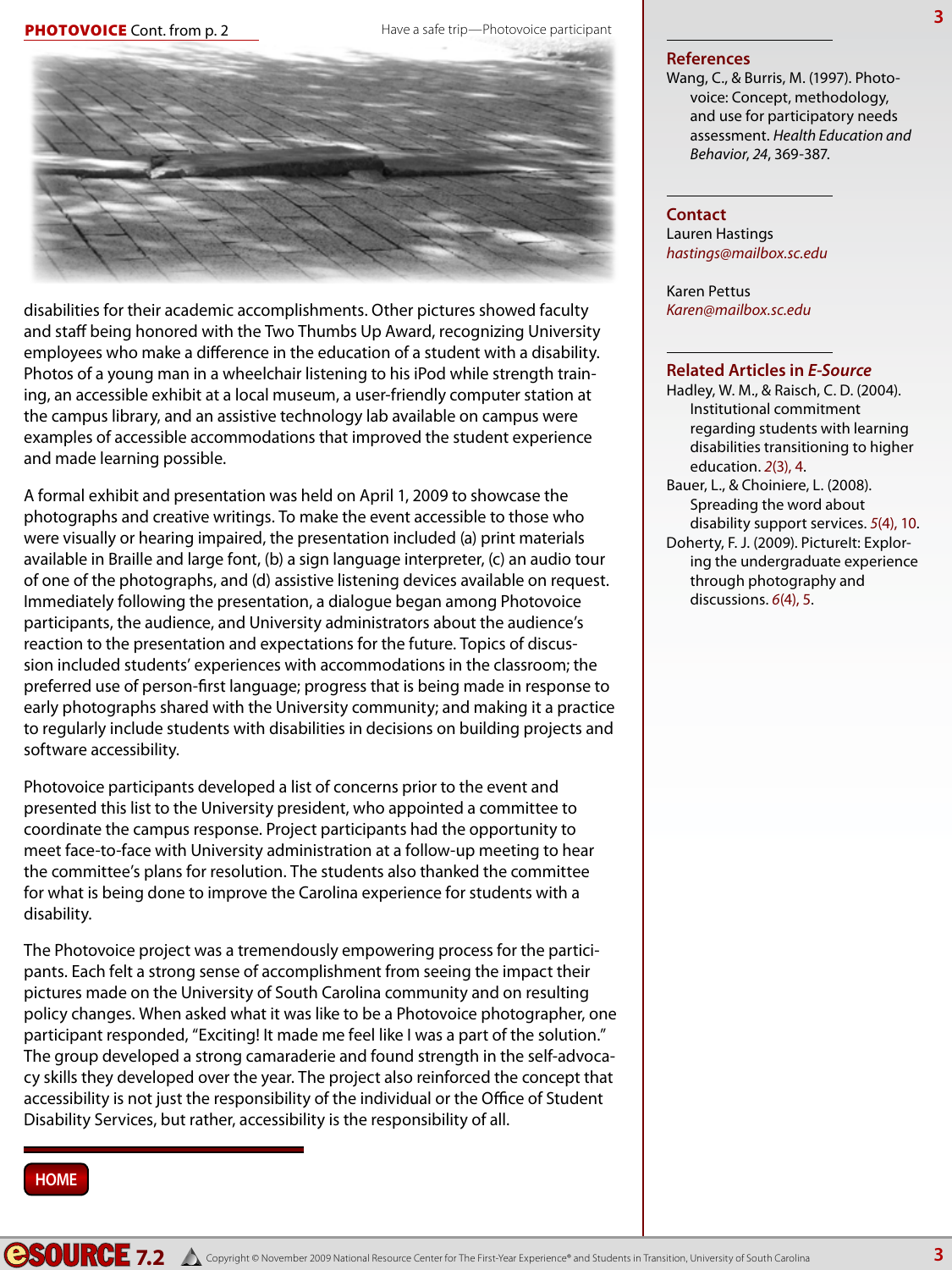

# The Big Picture

### Joe Cuseo

*Associate Professor, Psychology Director, Freshman Seminar Marymount College Rancho Palos Verdes, CA*

### The First-Year Seminar: A Vehicle for Promoting the Instructional Development of College Faculty

The previous issue of this column focused on the first-year seminar's<br>potential for strengthening the college curriculum. In addition to its<br>capability to promote faculty development particularly if the course is conpotential for strengthening the college curriculum. In addition to its capacity for promoting curriculum development, the seminar has the capability to promote faculty development, particularly if the course is coupled with a comprehensive instructor training program that is made available to the entire faculty. Offering faculty development under the aegis of instructor training for the first-year seminar (FYS) may provide an effective and efficient vehicle for stimulating campus-wide improvement in college teaching.

In one of his early reports on the first-year seminar at the University of South Carolina (University 101), John Gardner noted that the course's instructor training-and-development program enabled "faculty to generalize and expand their University 101 teaching innovations beyond the confines of the course and into their regular teaching and work at the university" (1980, p. 7). Campus-specific research indicates that first-year seminar instructors (a) become more studentcentered in teaching their content-specific courses after teaching the first-year seminar (Reeve, 1993) and (b) are more likely to use innovative instructional strategies in their discipline-based courses that were initially adopted for use in the first-year seminar (DeFrain, 1993; Pittendrigh, 1998).

Research conducted at William and Mary University, comparing faculty on the basis of their participation in its first-year seminar instructor training program, revealed that

- Faculty participants reported using a larger, more varied group of instructional strategies than did nonparticipants.
- Students taught by faculty who participated in the instructor training program were more likely to describe a more diversified classroom learning experience characterized by exposure to a wider variety of instructional strategies.
- Faculty participants received higher course ratings from their students. (Burk, 1998)

At North Carolina State University, focus groups were conduced with 20 faculty members who taught first-year seminars to assess whether and how their participation as FYE course instructors influenced their teaching of other college

. . . instructor training for the first-year seminar may not only affect how the seminar itself is taught, but may also have a positive ripple effect on the teaching of college courses in general.

**4**

### **References**

- Baldwin, R. G., & Blackburn, R. T. (1981). The academic career as a developmental process: Implications for higher education. *Journal of Higher Education*, *52*(6), 598-614.
- Barefoot, B. O., & Fidler, P. P. (1992). *Helping students climb the ladder: 1991 National Survey of Freshman Seminar Programs*. (Monograph No. 10). Columbia, SC: University of South Carolina, National Resource Center for The Freshman Year Experience.
- Burk, T. L. (1998). College of William and Mary. In B. O. Barefoot, C. L. Warnock, M. P. Dickinson, S. E. Richardson, & M. R. Roberts (Eds.), *Exploring the evidence, Volume II: Reporting outcomes of first-year seminars* (Monograph No. 29, pp. 49-50). Columbia, SC: University of South Carolina, National Resource Center for The First-Year Experience and Students in Transition.

See REFERENCES, p. 5

See CUSEO, p. 5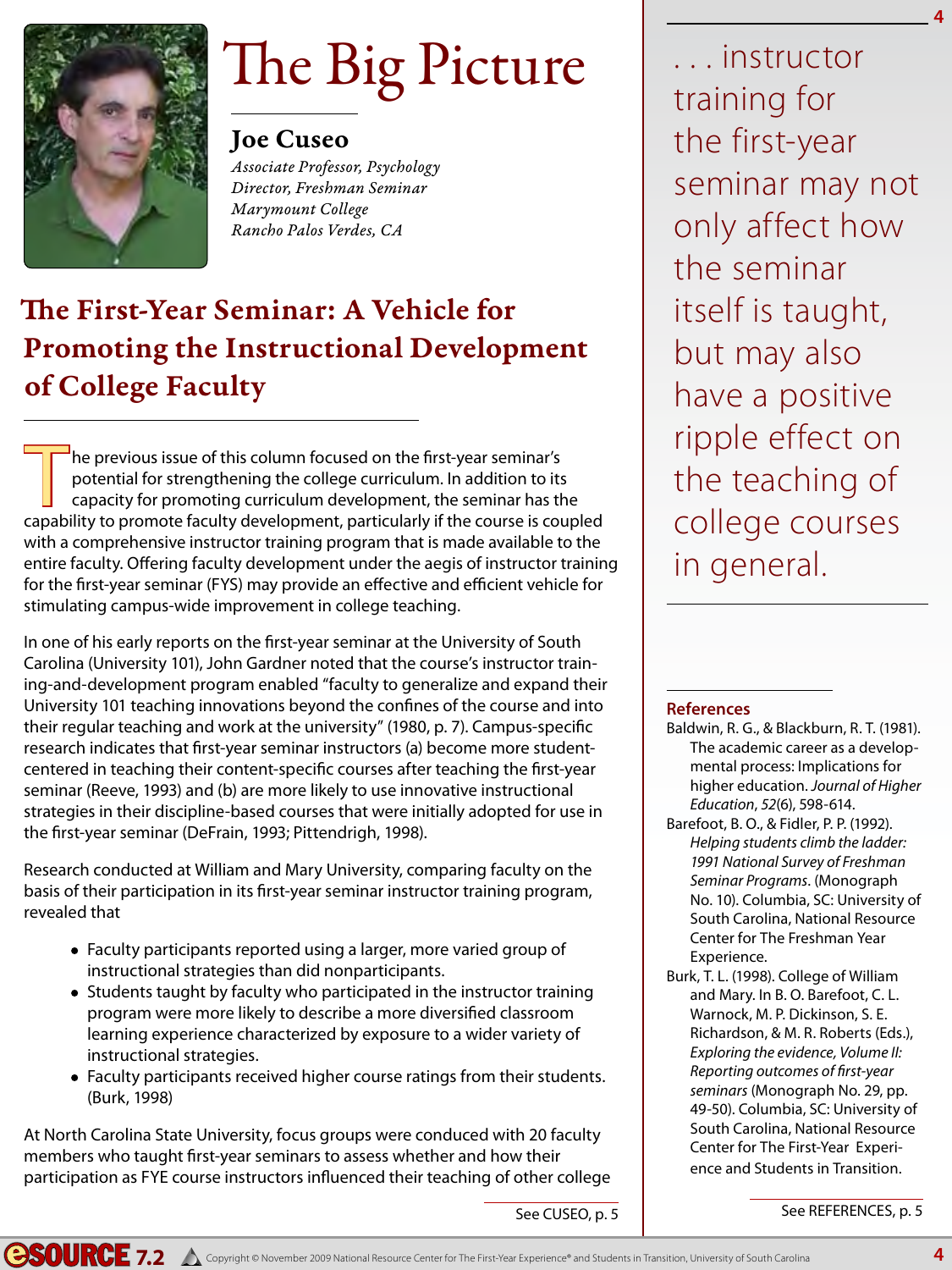### Cuseo Cont. from p. 4

courses. In these focus-group interviews, faculty reported that their involvement as FYE instructors had a positive transfer effect on their overall approach to college teaching, encouraging them to (a) become more reflective about their teaching methods, (b) devote class time to discussions about critical thinking, (c) adopt methods for assessing their students' critical thinking skills, and (d) reevaluate their educational philosophy or instructional role in the classroom (McClure, Atkinson, & Wills, 2008).

The foregoing findings suggest that instructor training for the first-year seminar may not only affect how the seminar itself is taught, but may also have a positive ripple effect on the teaching of college courses in general. These findings reinforce Gardner's (1980) early observation during the nascent stages of the first-year experience movement at South Carolina that many faculty had begun participating in the University 101 training program "exclusively for the faculty training experience" (p. 6).

A substantive instructional development program for faculty, which is linked with the first-year seminar's instructor training program, may be expected to serve the dual purpose of effectively preparing faculty to teach the seminar and providing a visible instructional enhancement experience that elevates campus-wide awareness of, and interest in, improving the quality of undergraduate teaching. Empirical support for this expectation is provided by Barefoot and Fidler (1992) who discovered from survey results and follow-up personal communications with first-year seminar administrators that training workshops offered for first-year seminar instructors had often become "the institution's first, and perhaps only, systematic focus on freshmen and undergraduate instruction" (p. 62). Furthermore, faculty-development efforts that are linked structurally with a formal, new-student instructional training program may increase the likelihood that these efforts become institutionalized by ensuring their visibility and longevity.

Faculty and staff who participate in the first-year seminar instructor training program and serve as course instructors can also gain greater awareness, knowledge and appreciation of their institution's mission and range of services. For example, at Central Missouri State University, 70% of faculty and staff who participated in the seminar's instructor training program reported that the training increased their knowledge of the university (DeFrain, 1993).

New faculty, in particular, would benefit from participation in a first-year seminar instructor training program. Faculty hired directly from graduate school are likely to assume teaching assignments that include a heavy load of introductory courses populated by first-year students. Studies show that a substantial number of new faculty report that they are overwhelmed by their new professional responsibilities and spend excessive amounts of time preparing lecture material and attempting to cover course content; they spend relatively little time focusing on methods to effectively involve students in the learning process (Baldwin & Blackburn, 1981; Turner & Boice, 1987). New faculty could profit immeasurably from discussions of a systematic introduction to engaging, student-centered teaching and learning strategies, which they could adopt immediately in their discipline-based introductory courses. In addition, the increased faculty awareness of campus resources and support services that instructor training programs provide can be "…especially helpful for new faculty who join the university and have some orientation problems not at all dissimilar to those of students" (Gardner, 1980, p. 7).

#### See CUSEO, p. 8

#### **REFERENCES** Cont. from p. 4

DeFrain, D. (1993). Central Missouri State University. In B. O. Barefoot (Ed.), *Exploring the evidence: Reporting outcomes of freshman seminars* (Monograph No. 11, pp. 45-46). Columbia, SC: University of South Carolina, National Resource Center for The Freshman Year Experience.

**5**

- Gardner, J. (1980). *University 101: A concept for improving teaching and learning. Columbia*, South Carolina: University of South Carolina. (ERIC Reproduction Service No. 192 706).
- McClure, A. I., Atkinson, M. P., & Wills, J. B. (2008). Transferring teaching skills: Faculty development effects from a first-year inquiry program. *Journal of The First-Year Experience & Students in Transition*, *20*(1), 31-52.
- Pittendrigh, A. (1998). Montana State University-Bozeman. In B. O. Barefoot, C. L. Warnock, M. P. Dickinson, S. E. Richardson, & M. R. Roberts (Eds.), *Exploring the evidence, Volume II: Reporting outcomes of first-year seminars* (Monograph No. 29, pp. 63-64). Columbia, SC: University of South Carolina, National Resource Center for The First-Year Experience and Students in Transition.
- Reeve, A. (1993). University of Wyoming. In B. O. Barefoot (Ed.), *Exploring the evidence: Reporting outcomes of freshman seminars*  (Monograph No. 11, pp. 45-46). Columbia, SC: University of South Carolina, National Resource Center for The Freshman Year Experience.
- Turner, J. L., & Boice, R. (1987). Starting at the beginning: The concerns and needs of new faculty. In J. Kurfiss (Ed.), *To improve the academy* (pp. 41-47). Nederland, CO: The Professional & Organizational Development Network in Higher Education.

**Contact** Joe Cuseo jcuseo@earthlink.net

**7.2** A Copyright © November 2009 National Resource Center for The First-Year Experience® and Students in Transition, University of South Carolina **5**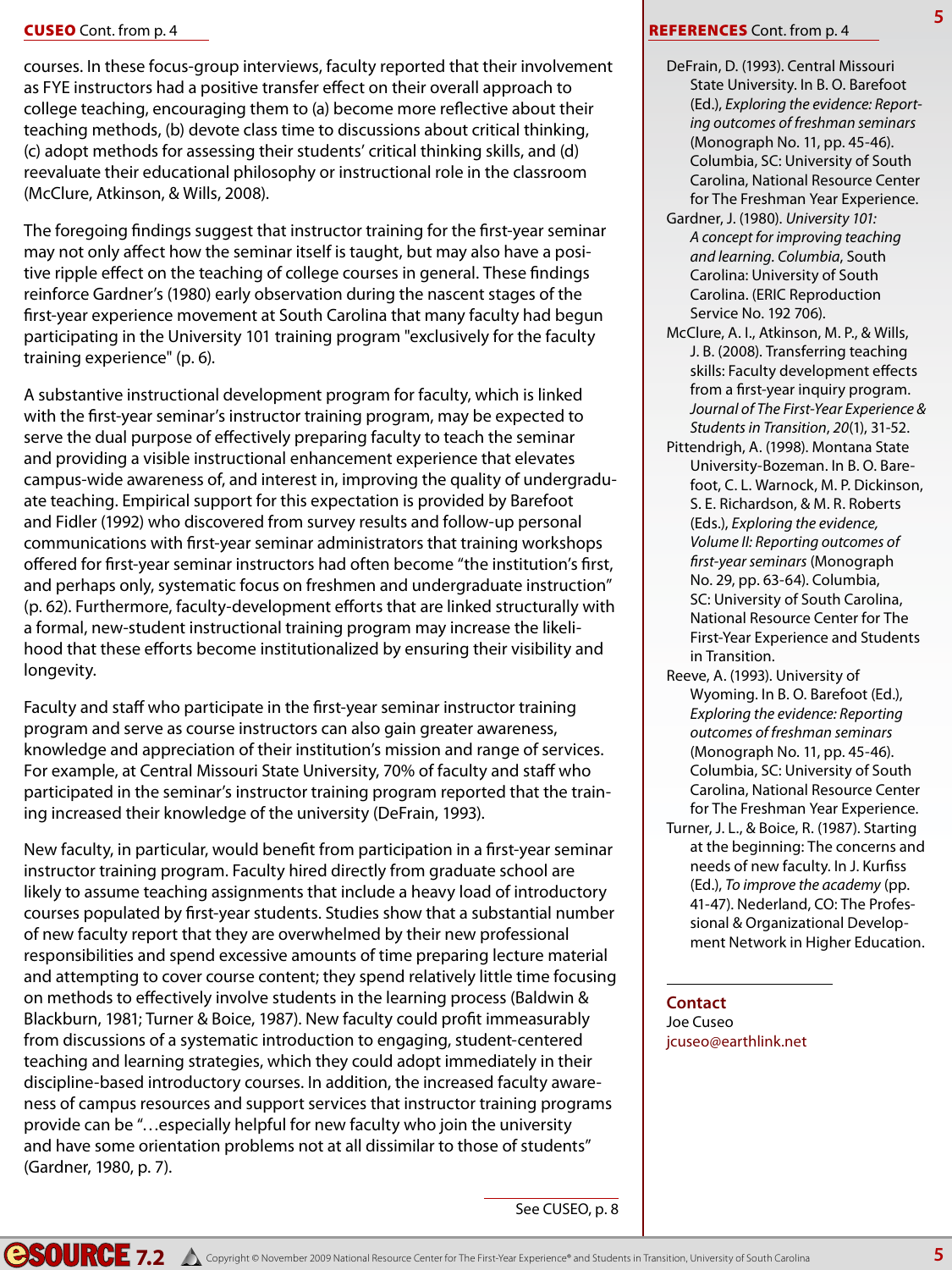### Lee University: A Strengths-Based Campus

Strengths-based approach to education encourages students to consider<br>important questions in regard to their personal strengths (e.g., Which of<br>your dreams and desires for college? What academic tasks employ your most important questions in regard to their personal strengths (e.g., Which of your talents do you believe will be most instrumental in helping you fulfill your dreams and desires for college? What academic tasks employ your most powerful talents?) and apply this knowledge to campus and life experiences. According to Clifton, Anderson, and Schreiner (2006) when you "develop strengths by building on your greatest talents, achievements will naturally follow" (Clifton, Anderson, 8 Schreiner, 2006, p. 5).

### **Building a Strengths-Based Campus**

A strengths-based campus is a concept that a number of colleges and universities have adopted, including Lee University, a private four-year, liberal arts institution located in Cleveland, Tennessee. Lee was introduced to a strengths-based model in 2002, through the efforts of Suzanne Hamid, then director of First-Year Programs, who believed the model would fit well with Lee's student-focused, whole person development philosophy. The strengths perspective was incorporated into the establishment of a new Center for Calling and Career in 2003 through the use of StrengthsFinder, an online assessment tool, developed by The Gallup Organization and designed to measure an individual's top five signature themes derived from 34 clusters of talent. Since that time, Lee has administered the StrengthsFinder assessment to faculty, staff, and students to help individuals identify their greatest personal talents and provide ways for them to use these signature themes in their work, studies, and relationships. Lee University has infused a strengths-based approach across the institution in the following ways:

*Through curriculum*. Strengths building has been integrated into the academic curriculum in a variety of formats. As a part of the first-year seminar, students take the StrengthsFinder early in their first semester to determine their primary strengths. Over the course of the semester, they are asked to respond to these strengths through a series of reflection papers as they tell their life story, connect their themes to a choice of major and possible career, apply their themes to academic and extracurricular life, and reflect on using their themes in service projects.

Since transfer students do not enroll in the first-year seminar, strengths workshops are offered to transfer students early in each semester. These workshops introduce the strengths philosophy and debrief the results of the top five themes report for those students in attendance. There is also the opportunity to discuss the application of these themes to relationships and academic life. These workshops are facilitated by transfer student peer leaders who have successfully transitioned into their second year at the University and have participated in a Strengths-Based Leadership Seminar.

Each major at Lee requires students to complete a senior capstone course. Many of these capstones (e.g., communications, foreign language, psychology) return to a discussion of strengths and calling as part of this senior curriculum. Students in these classes are required to write a paper addressing their strengths as part of their calling and future career plans.

### See STRENGTHS, p. 7

**6**

### Deborah White

*Director, Center for Calling and Career Lee University Cleveland, TN*

### Dottie Weigel

*Graduate Assistant National Resource Center for The First-Year Experience and Students in Transition University of South Carolina Columbia, SC*

**COURCE 7.2** A Copyright © November 2009 National Resource Center for The First-Year Experience® and Students in Transition, University of South Carolina **6**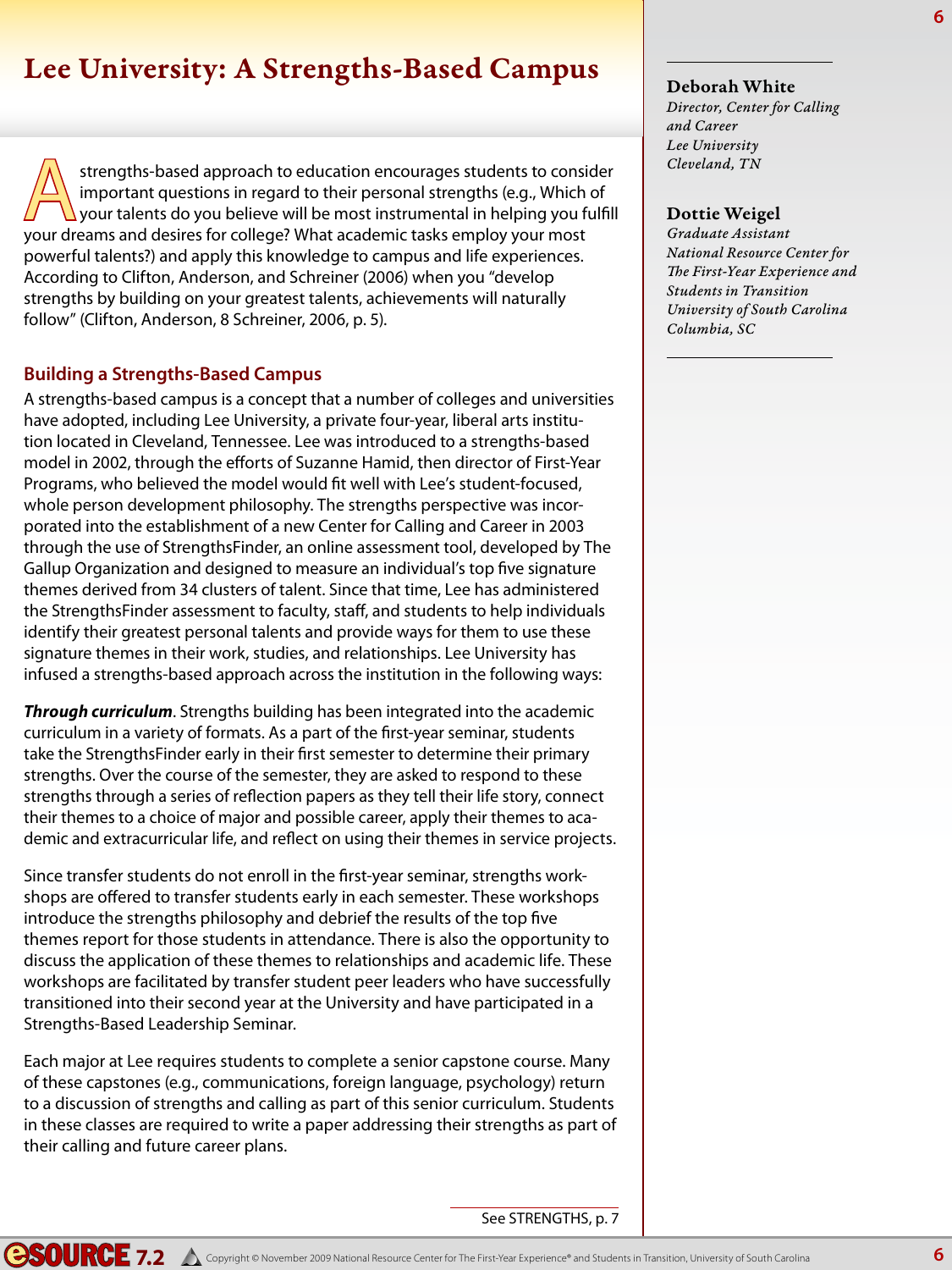### **THINKING** Cont. from p. 6

Students are also encouraged to engage their strengths in a variety of other academic classes. For example, students in the communications internship class are required to connect their signature themes to their chosen communications career. In a writing assignment, students respond to questions that apply to each theme (e.g., How will this strength be practically applied in my field? What kind of tasks/skills would I do in a job that uses this strength? What will be the best way for me to be supervised based on my strength? In what kind of work environment am I most likely to thrive and feel content? Based on this strength, what would be the perfect job for me upon graduation?).

Graduate students in education are asked to read Leisveld and Miller's (2005) *Teach With Your Strengths* and apply their signature themes to their potential success in the classroom. Graduate students in counseling psychology are given assignments related to understanding themselves as a counselor through their signature themes and applying these themes to their work.

*In advising*. Faculty and staff are encouraged to discuss students' strengths during regular academic advising sessions. Furthermore, when students declare or change their major, they come to the Center for Calling and Career to process the paperwork. At the Center, they are encouraged to talk with a strengths vocational advisor (SVA) about their decision. The SVAs are trained volunteer faculty who help students (a) understand the potential that lies within each of the 34 themes, (b) identify the unique combinations of talents that are possible with their particular top five themes, (c) make connections between their signature themes, and (d) apply their strengths when choosing a major or making career decisions.

*In career development*. At the Center for Calling and Career, students' strengths are used in conjunction with interests, values, and skills to help them in their decision making (e.g., change in major, job searching). Workshops are presented to classes and student clubs to help students make the connection between their signature themes and the world of work. Students are also encouraged to address their strengths on their resumes and to discuss them in interviews with potential employers.

*In student leadership development*. Strengths development is incorporated into student leadership in several ways, including the (a) Gateway Peer Leader program, (b) Transfer Student Leadership Council, and (c) Poiema Scholars Program. The Gateway Peer Leaders are an integral part of the first-year experience at Lee. Each section of the first-year seminar has one or two peer leaders assigned. Since a strengths focus is an important part of the first-year experience, these peer leaders are prepared to discuss the 34 StrengthsFinder themes and have strengths conversations with the first-year students in their seminars. The Transfer Student Leadership Council participates in a Using Your Strengths in Leadership workshop in the fall semester. Council members are encouraged to lead with their best gifts and see fellow transfer students through a strengths lens. The Poiema Scholars participate in a select scholarship program for 20 first- and second-year students. Scholars meet monthly with the director of the Center for Calling and Career to discuss their strength themes in relation to their calling to serve.

*In residential life*. The Center for Calling and Career in cooperation with the Office of Residential Life at Lee offers strengths training for all resident directors, resident assistants, and chaplains. These student leaders are encouraged to use their strengths in their leadership roles and to incorporate the strengths into hall programming through resident theme identification on hall doors; strengths

See STRENGTHS, p. 8

. . . when you "develop strengths by building on your greatest talents, achievements will naturally follow."

(Clifton, Anderson, & Schreiner, 2006, p. 5).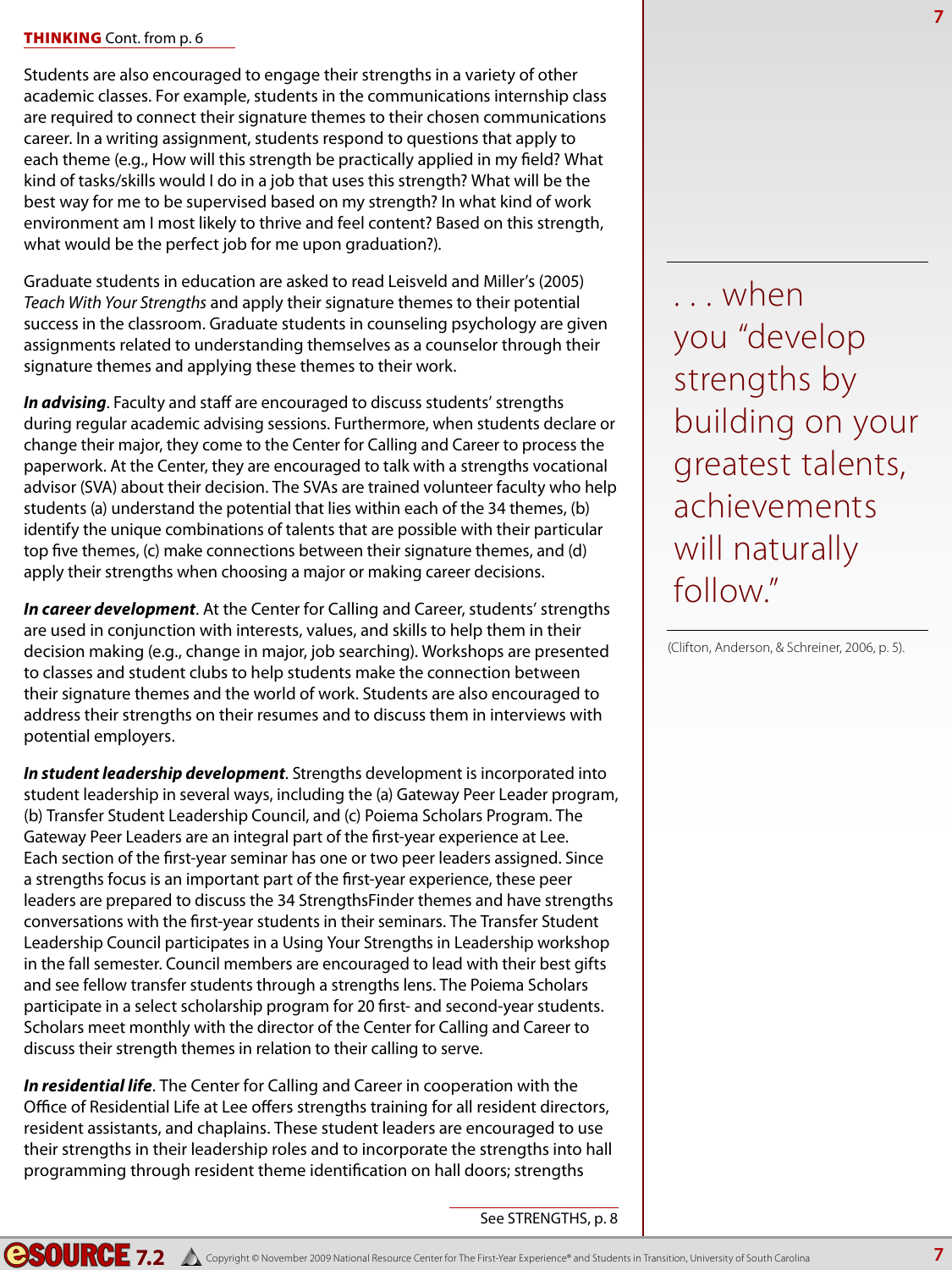displays on bulletin boards; or invitations to the Center for Calling and Career staff to come to the residence hall floor to discuss strengths in connection with academics, relationships, or calling and career.

*Through professional development*. Faulty and staff also have opportunities to incorporate strengths into their personal development and to model strengths building to the students. They are given desk plaques displaying their top five strengths themes serving as a personal reminder as well as a visual cue for students and colleagues. For faculty, strengths development is included in new faculty orientation by providing an individual strengths talk with each new person. Departmental faculty have addressed strengths through team-building exercises, and department chairs have discussed strengths as part of their leadership style. For staff, there have been Celebration of Strengths debriefings, where all 34 themes were highlighted, and members of the staff who had those themes were affirmed. Some staff have also participated in sector team-building exercises where they address how to understand and appreciate each other through the talents each one brings to the workplace.

### **Conclusion**

Although Lee's assessment for the strengths-based approach is still in its early stages, there has been overwhelming support for the program from administration, faculty, and students. The common language of strengths has been a valuable unifying tool for the entire campus. In acknowledgment of their commitment to building a strengths-based campus, in September 2009, the Gallup Organization presented Lee University with the Clifton Compass Award, a national recognition of institutional strengths-based philosophy and programming.

The strengths perspective has flourished at Lee because it fits well with the campus culture. Lee is a student-centered campus that provides individual attention and personal encouragement to students. This positive approach to study and work has given students, staff, and faculty a clearer sense of identity and purpose and a greater sense of direction for their futures.

### **HOME**

### **CUSEO** Cont. from p. 8

One way to systematically address the adjustment and pedagogical challenges faced by new faculty issues is by offering the first-year seminar instructor training experience as a component of, or in conjunction with, a comprehensive newfaculty orientation program. Such an intensive and comprehensive new-faculty orientation and development experience has the potential not only to facilitate the adjustment of first-year faculty, but also to proactively promote the development of a new faculty culture on campus—one that is more student-centered, ready, and able to engage in effective college teaching.

In summary, the benefits of a comprehensive FYS instructor training program are many. Faculty development linked FYS instructor training has the potential to (a) ease the adjustment of new faculty, (b) facilitate more student-centered learning strategies among all first-year faculty, (c) promote campus-wide improvements and innovations in teaching, and (d) increase faculty knowledge of university resources and services.

### **HOME**

#### **References**

- Clifton, D. O., Anderson, E., & Schreiner, L. A. (2006). *StrengthsQuest: Discover and develop your strengths in academics, career, and beyond*. New York: Gallup Press. Liesveld, R., & Miller, J. (2005). *Teach*
- *with your strengths: How great teachers inspire their students*. New York: Gallup Press.

#### **Contact**

Deborah White dwhite@leeuniversity.edu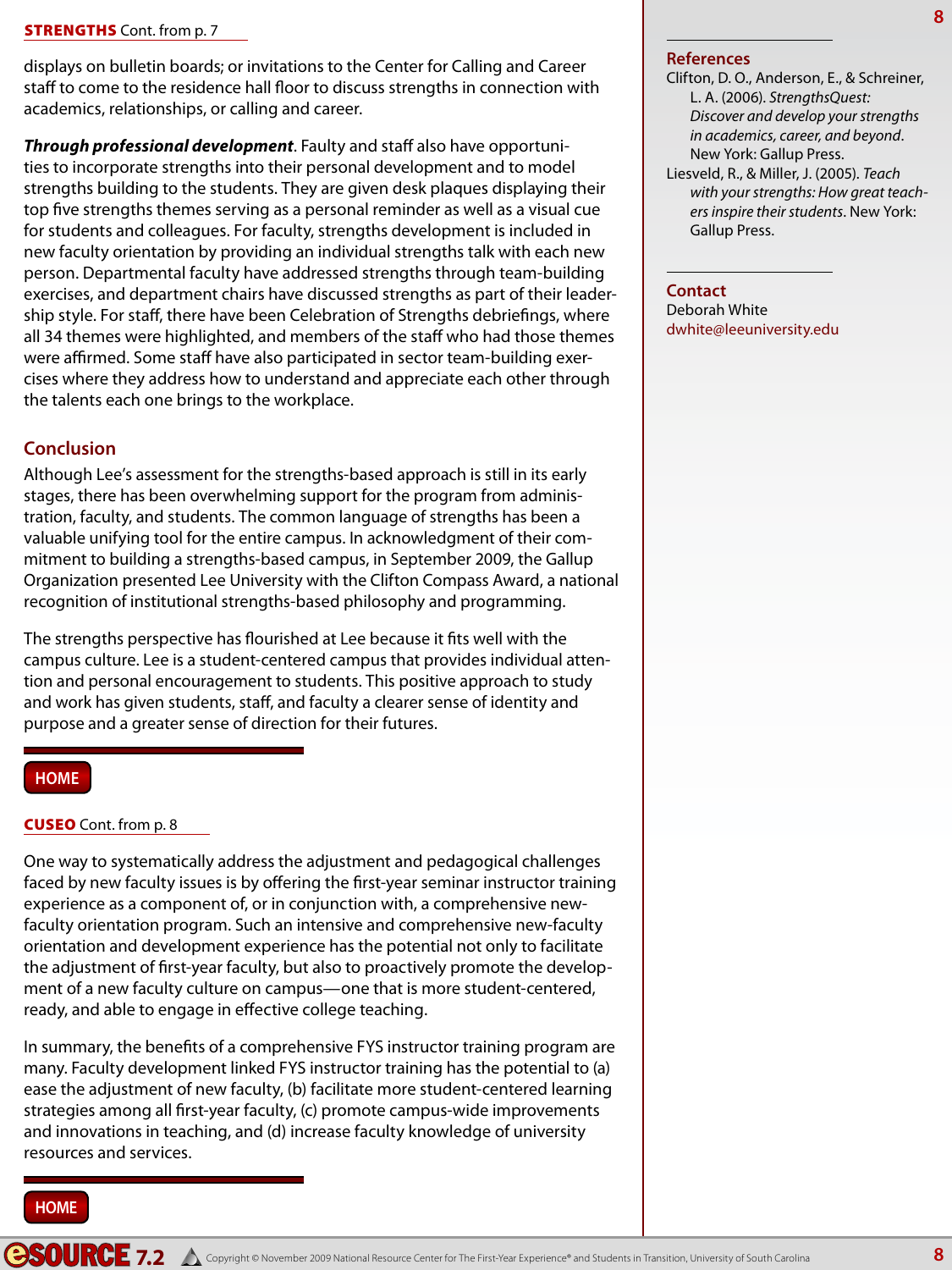### Positive Impacts of Required Learning Communities for Undecided First-Year Students

Thio University's learning communities (LC) program began in fall<br>1999 with two residential LCs for 40 first-year students and has sin<br>expanded to nearly 150 primarily academically-based LCs with 2,<br>the approximately 4,000 1999 with two residential LCs for 40 first-year students and has since expanded to nearly 150 primarily academically-based LCs with 2,177 of the approximately 4,000 incoming students participating in fall 2008. Learning communities are an integral part of Ohio's University College (UC), which enrolls nearly 1,000 of the incoming cohort who enter as undecided students and assists these students in declaring a major and obtaining admission into their field of choice. Based on the success of Ohio's overall LC program, in 2004, University College began offering optional LCs to its students. In December 2006, UC advisors reviewed data that indicated students in learning communities linked with UC's first-year seminar (FYS) for undecided students were earning higher grades and were retained at a higher rate than undecided students not enrolled in an LC. These findings resulted in University College implementing a new initiative, in fall 2007, requiring all undecided first-year students to enroll in one of the 50 learning communities options. The goal was to increase the retention and address the transitional challenges of first-year undecided students while assisting them in choosing a major.

At new student orientation, UC students select an LC option. Each orientation group is presented with a partial list of all the available options, and options are rotated among the groups to ensure all LCs will have equal enrollment. The LCs are designed to explore possible majors by pairing courses needed to complete a major, providing a more in-depth exposure to the field, with a first-year seminar incorporating career exploration assignments. For example, a student considering a major in communications may enroll in the Exploring Communication LC, which includes courses in public speaking and fundamentals of human communication. In the FYS, students attend a majors fair, take online self assessments, and are given the assignment of interviewing a faculty member, advisor, or administrator and asking the interviewee about his or her career choice process. In addition, students are asked to research a major and career and prepare a paper and class presentation showcasing their findings to their peers.

The LC structure also assures undecided students a place in classes that typically can be difficult for nonmajors to get in to. By exposing students to the course work required for a major sooner in their educational process and combining classes with the FYS major exploration assignments, students can better assess if the major is a good fit for their interests or if they need to continue exploring. In addition, the required LC format creates an intentional and consistent first-year experience for all incoming University College students.

### **Promising Outcomes**

Since the inception of the learning communities program, all students who participate in LCs at Ohio University, on average, have maintained a 0.10 higher GPA and are retained at a 4% higher rate than nonparticipants. Fall 2007 data showed that University College LC participants demonstrated even greater academic achievement with 0.48 higher GPAs. An additional indication that requiring LCs is beneficial is measured by first-year student academic probation rates. UC academic probation rates decreased from 15% in fall 2006 to 8.7% in fall 2007 and

Elizabeth A. Warren *Coordinator for Residence Education University of Arkansas Fayetteville, AK*

The LC structure also assures undecided students a place in classes that typically can be difficult for nonmajors to get in to.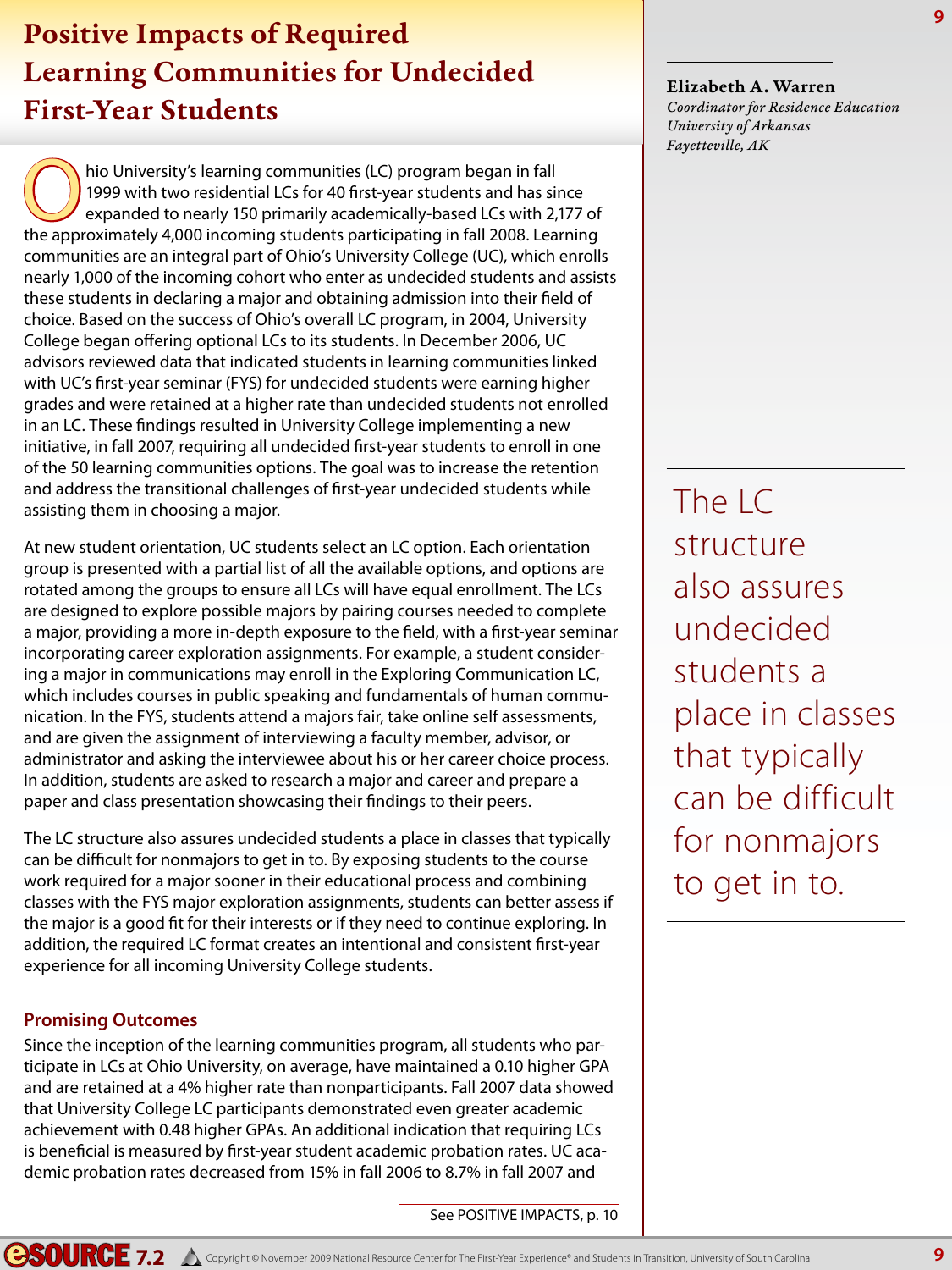### POSITIVE IMPACT Cont. from p. 9

8.6% in fall 2008 compared to University-wide rates of 14.6%, 13.3%, and 11.3%, respectively. Further, UC student retention rates dramatically increased from 63% to 78% between fall 2006 and 2007 while University-wide rates increased from 78% to 80%.

Within University College, the percent of UC students declaring a major at the end of the academic year also significantly increased with the requirement of LC enrollment: 30% for the fall 2006 cohort (pre-LC requirement) compared to 44% for the fall 2007 cohort (first year of the LC requirement). And finally, data indicated that students in LCs with the UC115 instructor serving as the academic advisor (i.e., approximately 40% of University College LCs) were retained at a 4% higher rate than LCs without the dual role.

An added, and unanticipated, benefit of the LC program is the increased efficiency at new student orientation. At previous orientations, students individually selected each of their four to five courses with the assistance of student orientation leaders and a professional advisor. LCs utilize one call number to register for the cluster of courses, and now students supplement their schedules with only one to two additional courses, alleviating some of the stress around course scheduling. Both parents and students report greater satisfaction with the registration process, and parents report they feel University College has a plan to guide their student to choosing a major and academic success.

### **Conclusion and Future Direction**

The success of LCs at Ohio University and in University College can be attributed to campus collaborations and assessment. Other academic units play a vital role in ensuring the success of the LCs. These collaborative tasks include providing marketing assistance, LC videos, student reminders, and follow-up e-mails (Undergraduate Admissions and University Communication and Marketing); creating course clusters (Registrar's Office); collecting and analyzing assessment data (Institutional Research); supplying first-year seminar instructors (Division of Student Affairs); providing instructors and deciding quantity and selection of courses for discipline- or population-specific LCs (individual colleges and support services); creating online student applications (Information Technology); and determining housing assignments for residential LCs (Residential Housing). Regarding assessment, the feedback from evaluations by students, peer mentors, and instructors has led to more effective LC configurations, enhanced programming, and continued institutional support.

Future strategies to continue to improve Ohio's LC program include (a) increasing the number of FYS instructors who will also serve as academic advisors to their students and (b) requiring all undecided UC transfer students with 30 or less quarter hours to join an LC with a transfer-student specific seminar. Ohio University's learning community program has proven to be an effective student success and retention tool for undecided first-year students and provides a solid foundation to expand services to other student populations.

### **HOME**

### **For Program Information, Contact**

Wendy Merb-Brown Director, Learning Community Programs merbw@ohio.edu www.ohio.edu/learningcommunities

**Author Contact** Elizabeth Warren warrene@ohio.edu

### **Related Articles in** *E-Source*

Adams, C., & Umbaugh, R. (2009). Reaching undecided students through an FYE learning communities program. *6*(3), 7.

### **Publications Staff**

Toni Vakos Editor

Dottie Weigel Editorial Assistant

Emily Mullins Editorial Assistant

Angie Mellor Graphic Designer

Tracy L. Skipper Assistant Director for Publications

Jennifer Keup Director

Mary Stuart Hunter Executive Director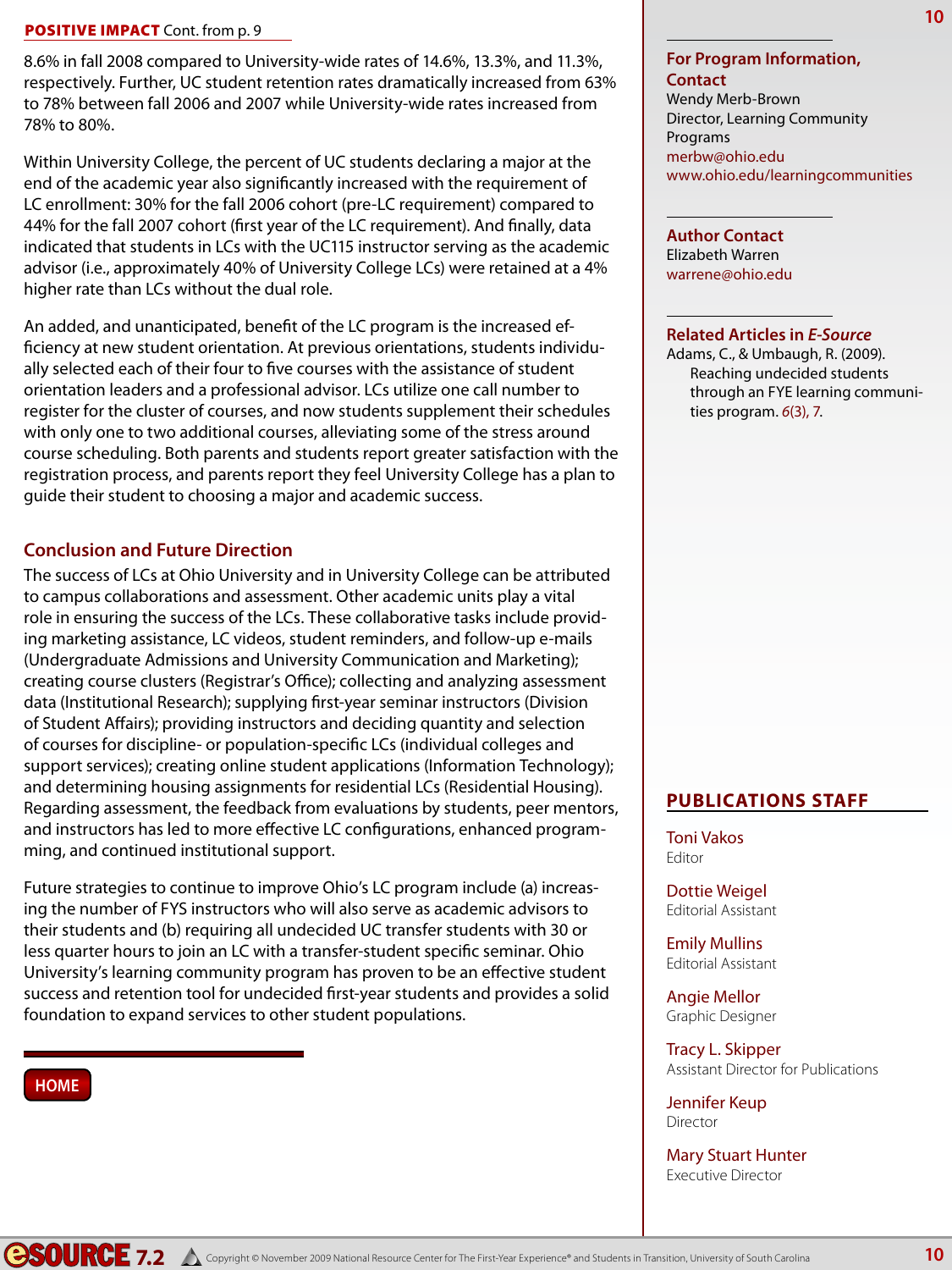### Teaching Academic Honesty: Can We Change the First-Year Student's Mindset?

**Configurers:** Theating, fabrication, unauthorized collaboration, and plagiarism are the elements that constitute academic dishonesty and that are described in higher education institutions' honor policies. Although cheati elements that constitute academic dishonesty and that are described in higher education institutions' honor policies. Although cheating is not new to education, given all the technologies available today and shifting definitions of what comprises proprietary information, it can be challenging to teach the value of academic honesty and responsibility to entering students. According to Donald McCabe, cofounder of the Center for Academic Integrity, "Students feel like it's just no longer a big deal to cheat" (McCabe, Trevino, & Butterfield, 2001, p. 200). From information gathered in nationwide surveys spanning three decades, McCabe noted students often reported that they cheat in order to level the playing field to compete for the best grades, jobs, and graduate school placements. He also discovered that students occasionally fault faculty members for not taking more aggressive actions to curb cheating, thus giving students who cheat a competitive advantage over their noncheating peers.

In response to these research findings, especially regarding faculty responsibility, a proactive and intentional classroom strategy for addressing academic dishonesty was implemented in a first-year seminar at the Rochester Institute of Technology. In the fall of 2008, 96 first-year students participated in an informal survey on cheating behavior. Students were asked to respond anonymously to five "yes/ no with comments" questions on previous cheating experiences and potential cheating opportunities. Survey results revealed that the majority (70%) of students admitted to cheating at least once in the elementary grades and more frequently in middle and high school. Eighty percent felt cheating was okay (i.e., "everyone does it" attitude), did not feel guilty about doing it, and believed helping others to cheat (e.g., on tests or copying papers) was okay as well, especially if it involved a friend. When asked about cheating in college, most had not yet cheated, with several students noting that that their decision to cheat would depend on whether the class they were taking was important for their major—if the class was not a requirement for a major, then they might cheat on a test or plagiarize a paper.

The following strategies were useful in helping students understand the value of academic honesty, have a clear idea of what their college expects of them, and think about ethical choices now and in the future.

### **Strategies to Promote Academic Integrity**

- *Personal honesty statement*. Describe your belief of what constitutes teaching with integrity and your responsibilities in fulfilling this belief as an individual and professional. Share this statement with your students (e.g., incorporated into the syllabus). The statement can be used as a prompt for an open discussion on what integrity and shared responsibility mean, especially in the academic setting, and sets clear boundaries and expectations. An alternative to, or model for, a personal statement is Bill Taylor's (2002) "Academic Integrity: Letter to My Students."
- *Syllabus fine points*. Discuss the syllabus in detail (e.g., grading, required assignments, due dates) so students are clear about course expectations and what will and will not be tolerated in class (e.g., cell phones, iPods, and iPhone usage). Encourage questions.

See HONESTY, p. 12

Maureen Barry *First Year Enrichment Instructor/Coach Rochester Institute of Technology Rochester, NY*

"Students feel like it's just no longer a big deal to cheat."

(McCabe, Trevino, & Butterfield, 2001, p. 200)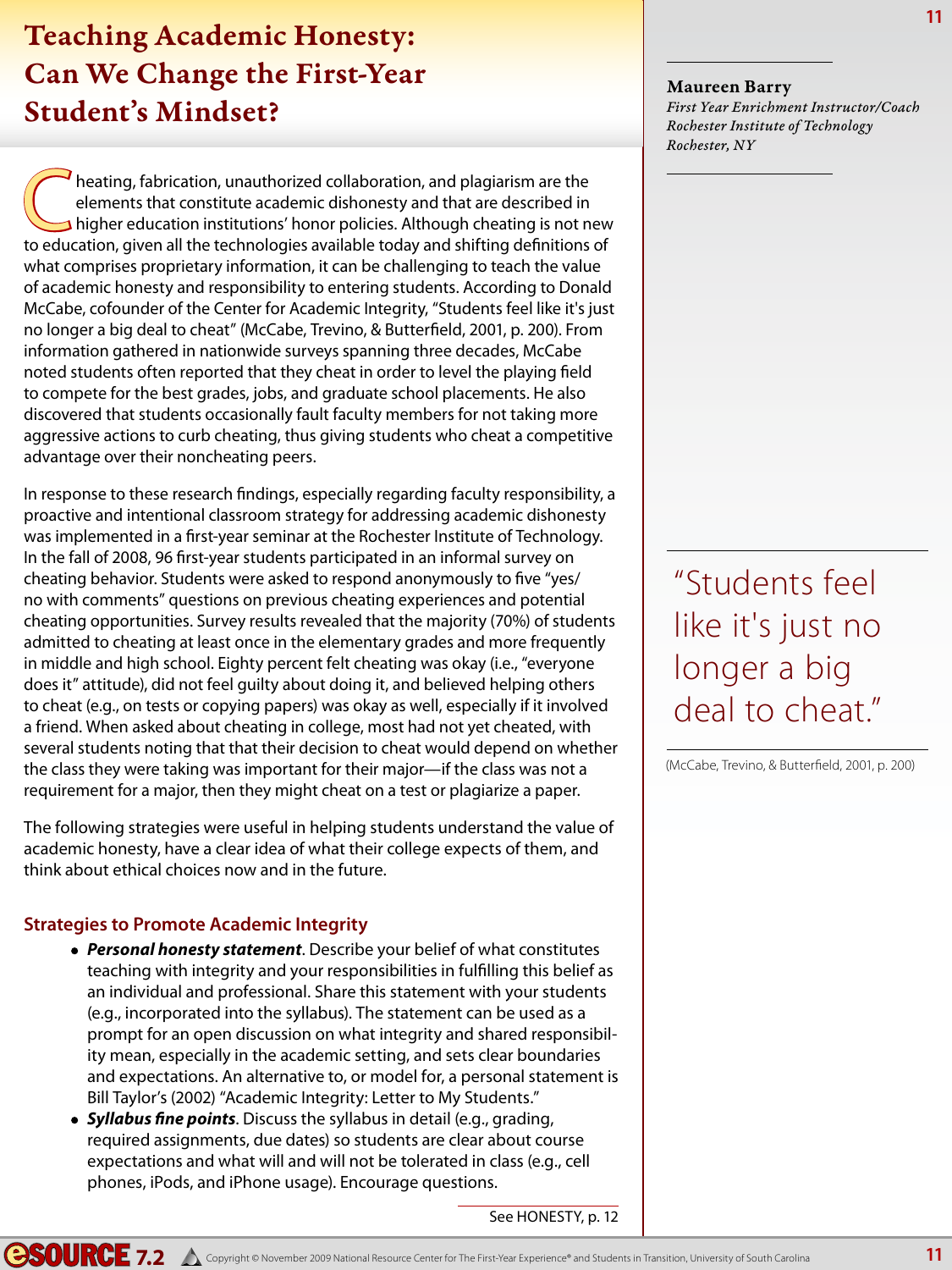- *College honor policies*. Have a dialogue on what constitutes academic honesty by reviewing the student handbook policy or the college's mission statement. Have students provide their own definitions of the terms in these statements before discussing the institution's intent. This can be an eye-opening class activity for students as well as the instructor.
- *Ramifications*. Clearly delineate the consequences of academic dishonesty for your class and the campus. Let your students know that both you and the institution take this matter seriously.

To minimize plagiarism, fabrication, and unauthorized collaboration in writing assignments, consider the following:

- *Relevant topic selection*. Engaging students in topics in which they have a vested interest and that are pertinent to their lives can encourage more original thought.
- *Documentation instructions*. Explain the importance and necessity of documentation, even when writing about a book the whole class has read. Provide specific instructions or a style sheet on the documentation style used for the class (i.e., APA, MLA, Chicago).
- *Library tutorial*. Arrange a class tutorial with the campus librarian to teach students (a) search strategies using key words and Boolean operators; (b) the difference between primary and secondary sources and scholarly versus popular resources; (c) the art of paraphrasing instead of plagiarizing; and (d) in-text citation and reference skills.
- *Target writing strategies*. Have the various parts of a research paper (e.g., proposal, outline, drafts, references) due at different times and discuss the individual parts in class or in one-on-one conferences. Breaking larger assignments into discrete tasks allows students to stay on track and receive continuous feedback from the instructor and/or fellow students.
- *Electronic plagariarism detection tools*. Using programs such as Turnitin.com in class can show students where they may have plagiarized in a paper, knowingly or not, and promote class discussion as to what constitutes plagiarism and what can be done to correct it.
- *Resources*. Make students aware of all the writing resources on campus (e.g., Writing Center, librarians, peer mentors).

### **Conclusion**

Over the course of two years of employing these strategies in a First Year Enrichment class and a Learning Community English 101 class, I have detected only two cases of intentional plagiarism. Furthermore, after a class discussion on the topic, several students realized they had plagiarized in their papers. Disclosing their actions resulted in resolutions (e.g., lowered points instead of a failing grade, which led to continued dialogue on techniques for writing similar, but not identical, papers for different classes) providing an opportunity for learning, not punishment.

Creating a classroom environment where the concepts of academic integrity are intentionally integrated into curricular activities can support students in modifying their behaviors to foster a mindset that chooses, seeks, and values honesty and responsibility over a cheating alternative.

#### **References**

McCabe, D., Trevino, L. K., & Butterfield, K. D. (2001). Cheating in American institutions: A decade of research [Electronic version]. *Ethics & Behavior*, *11*(3), 219-232. Taylor, B. (2002). Academic integrity: A letter to my students. Retrieved from James Madison University web site: http://www. jmu.edu/honor/wm\_library/ Letter To My Students.htm

#### **Contact**

Maureen Barry mtb1049848@aol.com

### **Related Articles in** *E-Source*

- Lynch, K. (2005). Creating honor codes to support academic integrity. *3*(2), 10.
- Wise, M., & Nelson, J. S. (2007). Ceremony introduces first-year students to honor code. *4*(5), 14.

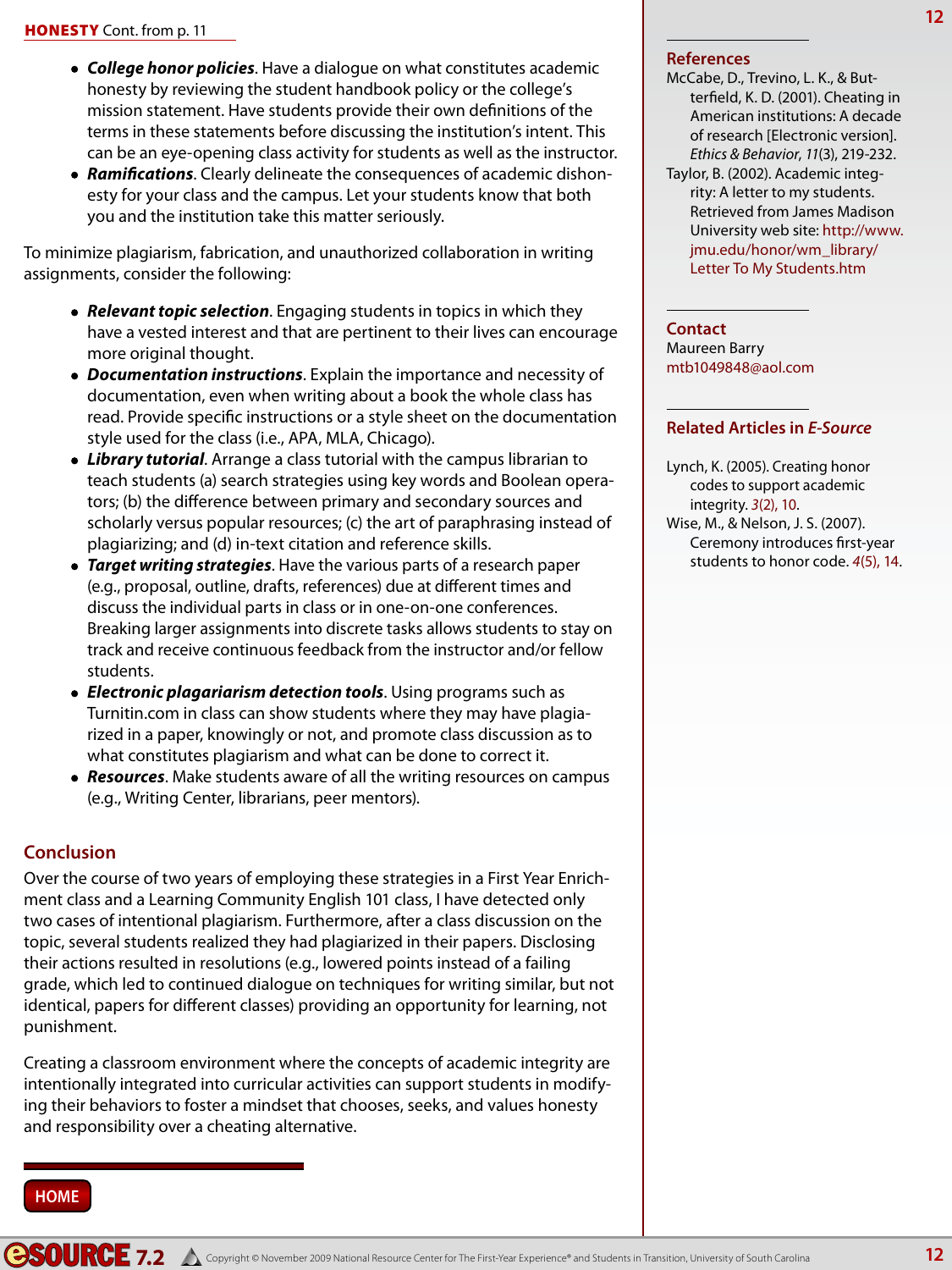### The National Resource Center for **13** The First-Year Experience and Students in Transition Advisory Board

### **Introduction**

 $\prod_{n=1}^{\infty}$ n the previous issues, we introduced the 2009, 2010, and 2011 classes of the National Resource Center's advisory board. In this issue, we are pleased to present the profiles of the most-recently appointed board members whose terms end in 2012. Board members serve in a consultative role for the Center giving advice and contributing suggestions for publications, marketing and funding strategies, research topics, and conference speakers, as well as authoring articles for NRC

### Jennifer Zapatka

*Graduate Assistant National Resource Center for The First-Year Experience and Students in Transition University of South Carolina Columbia, SC*

publications. Members include leaders and experts in higher education, representing a variety of institutional types, professional associations, and research centers. The 16 advisors serve terms staggered over a four-year period. The contributions of these individuals have been and continue to be vital to our work in improving the lives of students.

### **Joyce Holl, National Orientation Directors Association**

Joyce Holl is the executive director of the National Orientation Directors Association (NODA). A graduate of the University of Minnesota, Duluth, Holl earned her master's degree in Public Administration from Hamline University and earned a Certificate at the Institute for Executive Director Leadership from St. Thomas University. She has since worked for several nonprofit organizations in various capacities, including the March of Dimes Birth Defects Foundation and Pathfinder Resources. She has also served as an independent consultant for nonprofit and government agencies. Prior to joining NODA in 2007, Holl was the executive director of the Minnesota Organization on Fetal Alcohol Syndrome for six years while also serving at the National Institute on Alcohol Abuse and Alcoholism.

### **Chris M. Golde, Stanford University**

Chris Golde is the associate vice provost for Graduate Education at Stanford University. A graduate of Brown University, Golde earned her MA in Student Personnel Administration at Columbia University as well as an MA in Sociology and her PhD in Education from Stanford University. She went on to join the faculty of the University of Wisconsin-Madison in the Department of Educational Administration. Golde worked as a Senior Scholar for the Carnegie Foundation for the Advancement of Teaching, playing a leadership role in the Carnegie Initiative on the Doctorate (CID). Her scholarly interests include doctoral student attrition, the doctoral student experience, the influence of disciplinary differences in graduate education, and improving graduate programs. Her publications include the influential report *At Cross Purposes: What the Experiences of Today's Doctoral Students Reveal About Doctoral Education*, with Timothy Dore. Her CID work included two books. She co-edited a volume of essays, *Envisioning the Future of Doctoral Education: Preparing Stewards of the Discipline*, and co-authored *The Formation of Scholars: Rethinking Doctoral Education for the 21st Century,* as well as a chapter in NRC's *Graduate Students in Transition* monograph. In her administrative role at Stanford, she has the opportunity to



Joyce Holl



Chris M. Golde



Mark Allen Poisel



Vasti Torres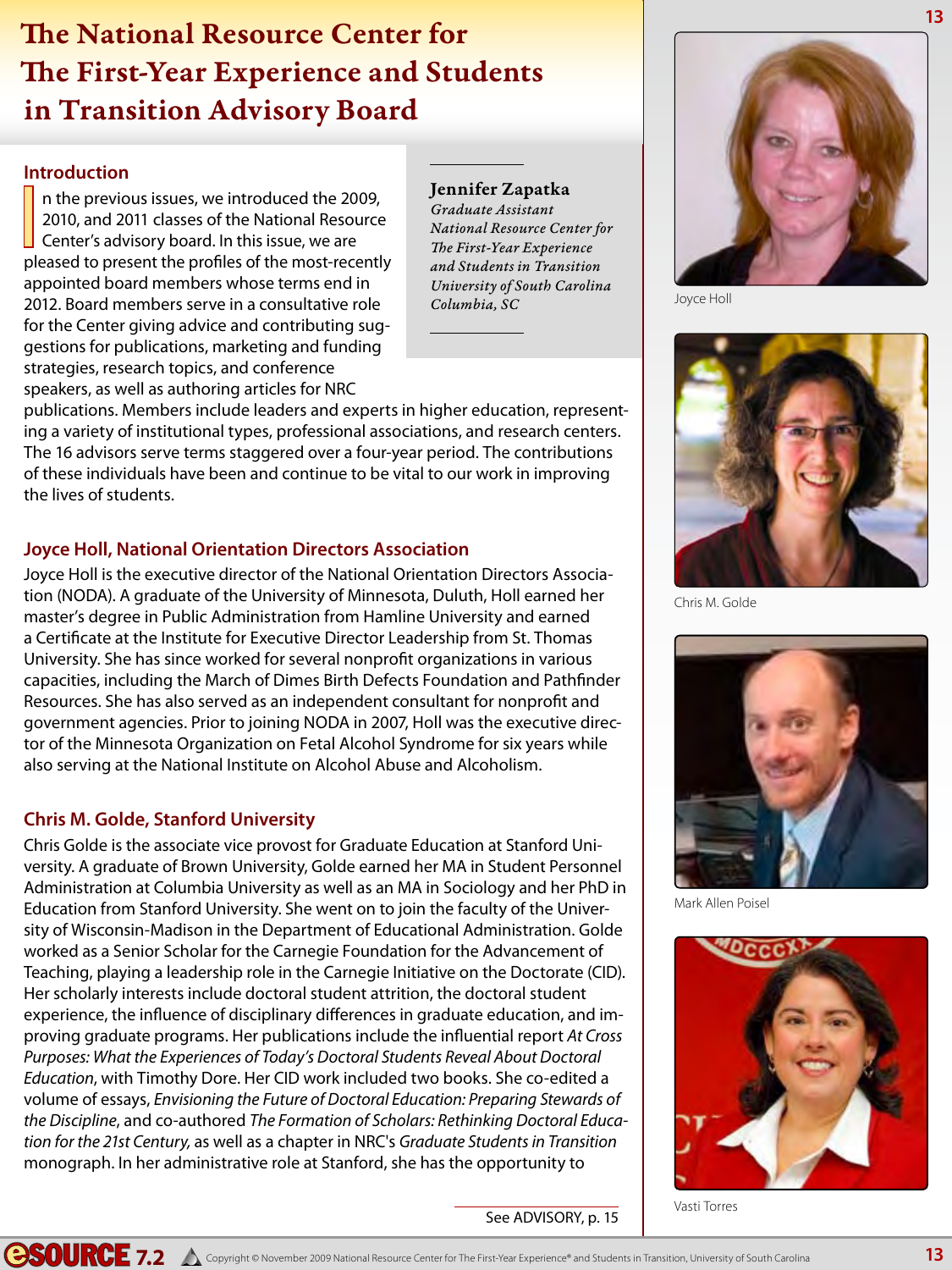put research findings into practice by developing programs, shaping policy, and consulting with students and faculty.

### **Mark Allen Poisel, University of Central Florida**

Mark Allen Poisel is the associate vice president for Student Development and Enrollment Services at the University of Central Florida. A graduate of Indiana State University, Poisel earned his PhD in Higher Education from The Florida State University. He went on to serve in various positions in the field, most notably as the director of Transfer Services, the assistant vice president for First-Year Transitions, and the associate vice president for Academic Development and Retention in Student Development and Enrollment Services at the University of Central Florida prior to his current position. In addition, he served as a specialist for student services at the Florida division of community colleges. His scholarly interests include studying success factors for transfer students and assessment in student services. His service to the profession also includes his work on the board of directors for the Florida Center for Advising and Academic Support and the board of directors for the Association for the Study of Transfer Students. Poisel has been honored by the National Academic Advising Association (NACADA) with a Certificate of Merit for an Outstanding Institutional Advising Program and by the National Resource Center as a semifinalist for the Outstanding First-Year Student Advocate Award.

### **Vasti Torres, Indiana University**

Vasti Torres is an associate professor and director for the Project on Academic Success at Indiana University. She also serves as an affiliated faculty member in the Latino Studies program. A graduate of Stetson University, Torres earned her MEd in Student Personnel in Higher Education and her PhD in Student Affairs Administration at the University of Georgia. She worked in various aspects of the student affairs profession for more than 20 years prior to joining the faculty of Indiana University in 2003. Her scholarly interests include the ethnic identity of Latino college students, survey development and use, and other diversity issues. She has presented and authored numerous publications on these topics, including refereed journal articles, books, book chapters, and national reports. In addition, Torres served as the principle investigator for a grant-funded project on the college retention of Latino students. Her service to the profession also includes her work with several student affairs and higher education associations, including the American College Personnel Association (ACPA), for which she served as president from 2007 to 2008, and currently serves as associate editor for *The Journal of College Student Development*. Torres has been honored as a Diamond Honoree and Emerging Scholar by ACPA, Program Associate for the National Center for Policy in Higher Education, and Outstanding Faculty Member by the NASPA Latino/a Knowledge Community, and received the NASPA Outstanding Contribution to Literature award.

### **HOME**

### **Related articles in** *E-Source*

- (May, 2009). The National Resource Center for The First-Year Experience and Students in Transition advisory board. *6*(5), 13.
- (July, 2009). The National Resource Center for The First-Year Experience and Students in Transition advisory board. *6*(6), 13.
- (September, 2009). The National Resource Center for The First-Year Experience and Students in Transition advisory board. *7*(1), 14.

*E-Source* **Submission Guidelines** For complete guidelines and issue dates, see www.nrc.fye.sc.edu/esource/ submission.

**Audience**: *E-Source* readers include academic and student affairs administrators and faculty from a variety of fields interested in student transitions. All types of institutions are represented in the readership.

**Style**: Articles, tables, figures, and references should adhere to APA (American Psychological Association) style. *E-Source* does not publish endorsements of products for sale.

**Format**: Submissions should be sent via e-mail as a Microsoft Word attachment.

**Length**: Original feature-length articles should be 750-1200 words. Annotations of new resources should be no more than 500 words. The editor reserves the right to edit submissions for length. Photographs are welcome.

#### **Please address all questions and submissions to**:

Toni Vakos, Editor National Resource Center for The First-Year Experience & Students in **Transition** University of South Carolina 1728 College Street Columbia, SC 29208 E-mail: vakost@mailbox.sc.edu Phone: (803) 777-1924 Fax: (803) 777-9358